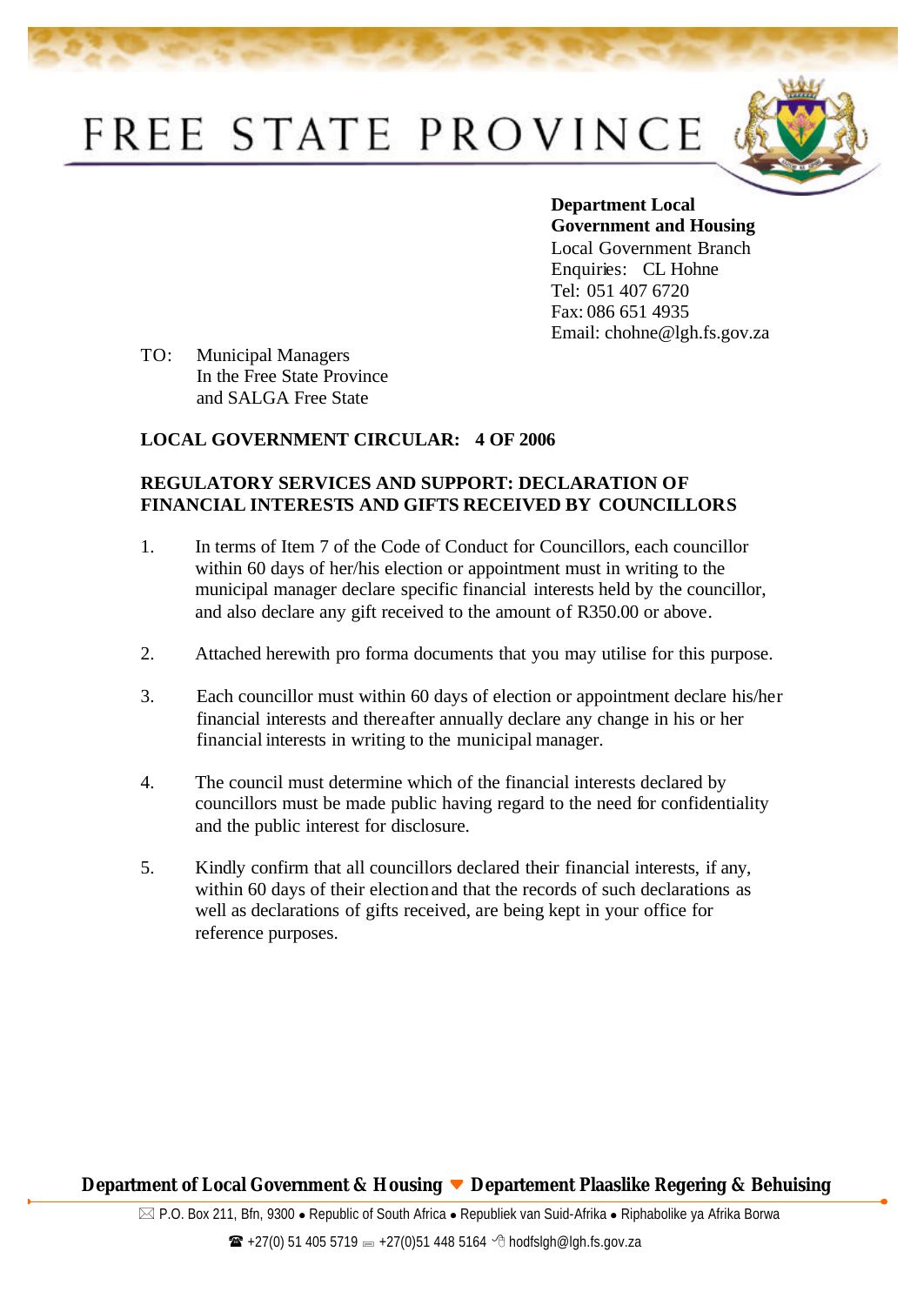6. The attached documents may be adapted to suit your specific needs, but the financial interests listed in the document cannot be altered as it is derived directly from the Code of Conduct for Councillors.

With kind regards

**KF Ralikontsane Head of Deaptment Local Government**

**Date: ………………………….**

Circular 3 of 2006 dated 8 March 2006 dealt with the termination of office of councillors after the local government elections held on 1 March 2006 and was sent to Municipal Managers in the Free State and SALGA Free State.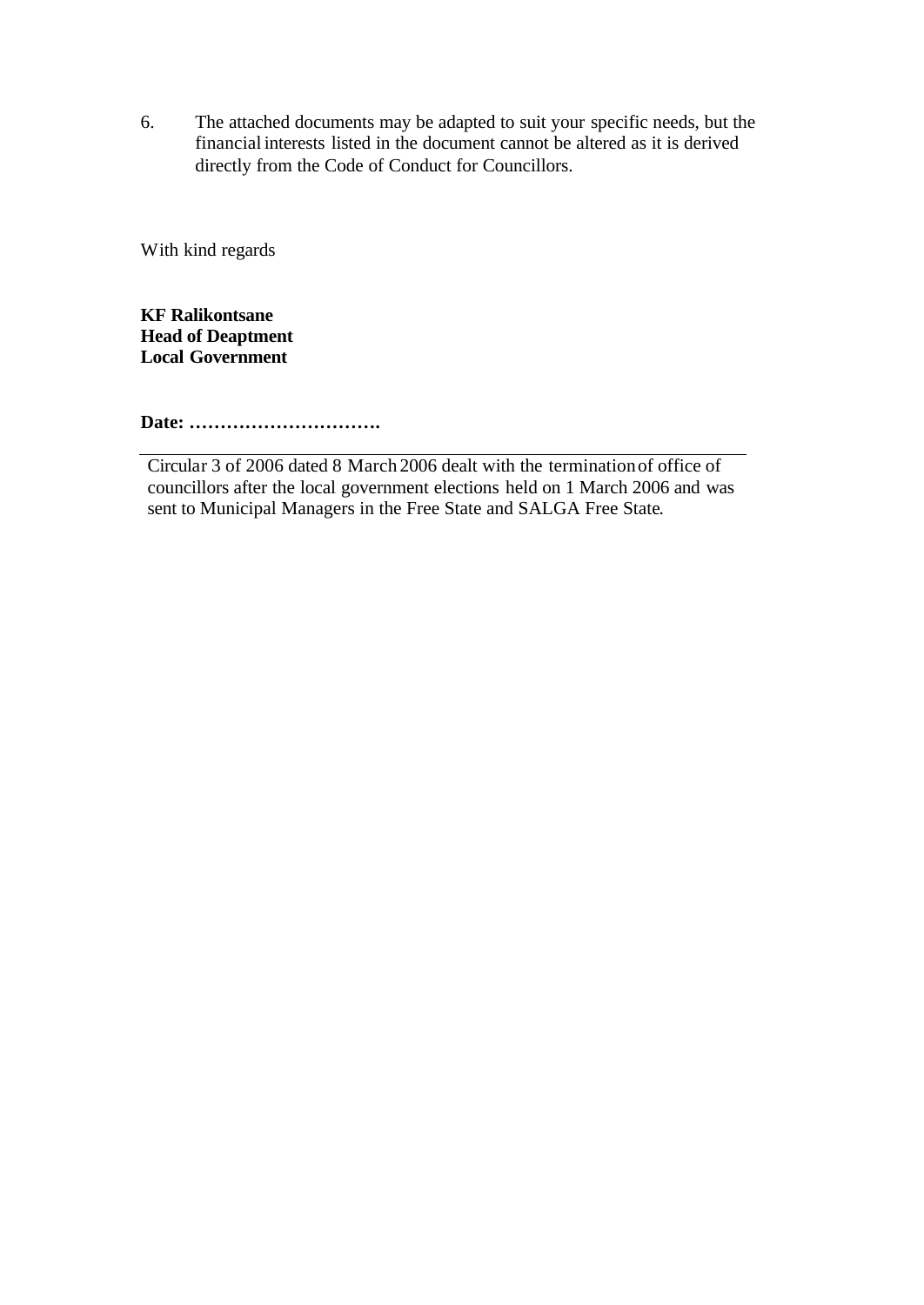**District/Local Municipality of:**

……………………………………………………………..

**COUNCILLOR DECLARATION OF FINANCIAL INTEREST**

*(Item 7(1), (2) and (4) of the Code of Conduct for Councillors – Schedule 1 of the Local Government: Municipal Systems Act, 2000 (Act 32 of 2000))*

Full Names: …………………………………………………………………………..

ID Number: ………………………………………………..

| Type of interest                                            | Body in or from which the<br>interest is derived or<br>accrued | Value of interest |
|-------------------------------------------------------------|----------------------------------------------------------------|-------------------|
| Shares and securities in any<br>company                     |                                                                |                   |
| Membership of any close<br>corporation                      |                                                                |                   |
| Interest in any trust                                       |                                                                |                   |
| <b>Directorships</b>                                        |                                                                |                   |
| Partnerships                                                |                                                                |                   |
| Other financial interests in                                |                                                                |                   |
| any business undertaking                                    |                                                                |                   |
| Employment and                                              |                                                                |                   |
| remuneration                                                |                                                                |                   |
| Interest in property                                        |                                                                |                   |
| Pension                                                     |                                                                |                   |
| Subsidies, grants and<br>sponsorship by any<br>organisation |                                                                |                   |

I hereby declare that:

- 1) the information supplied in this form is to the best of my knowledge correct and current and that I do not have any other financial interests than those declared herewith, and
- 2) I understand that I must annually declare any change in my above declared financial interests to the municipal manger by the completion of this form.

……………………… **Signature** 

| Date |  |  |
|------|--|--|